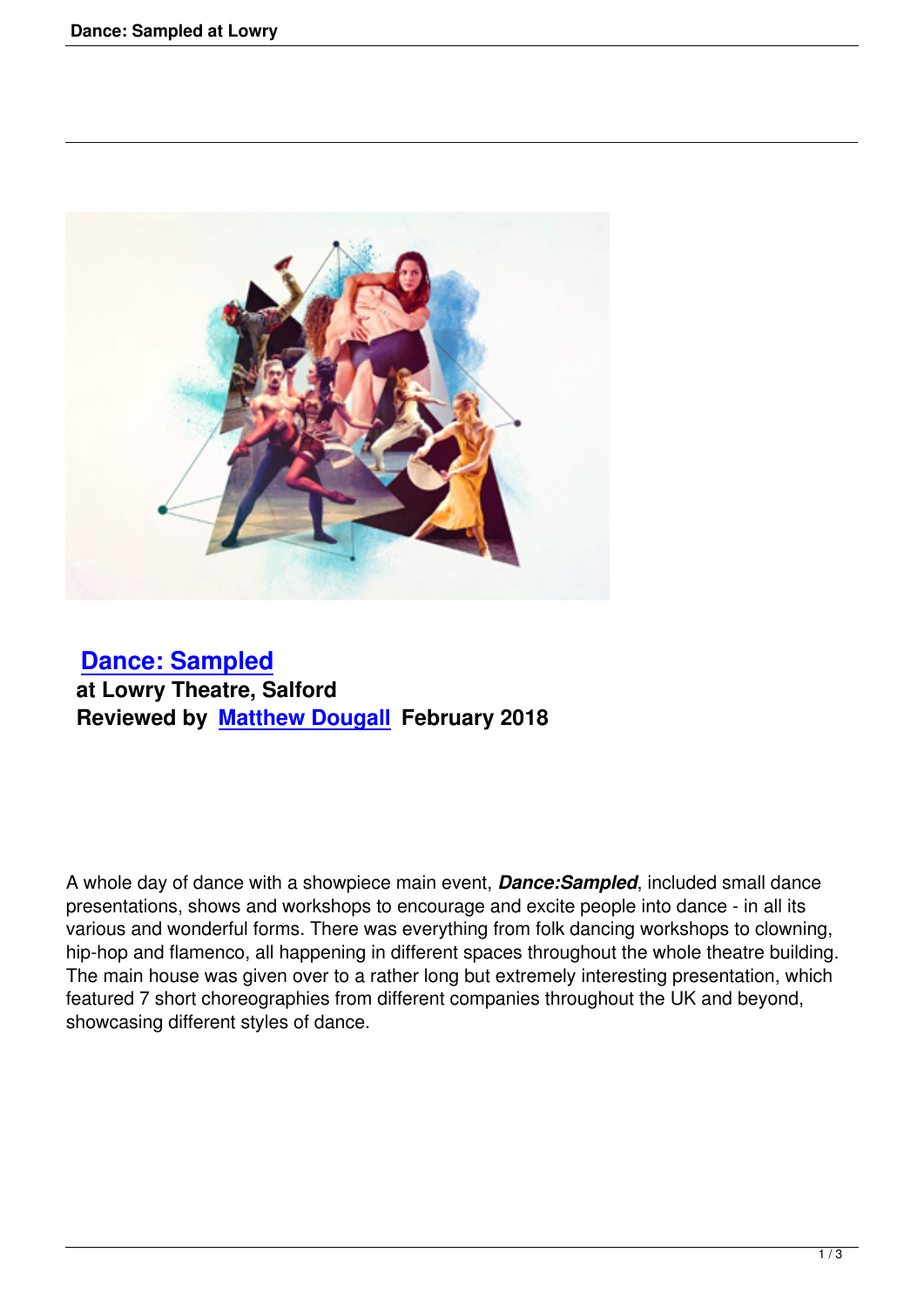.

We started with a piece from London-based dance company Uchenna Dance, which consisted of 9 black female dancers embracing their African roots in a hugely contemporary and Western way. This was called 'The Head Wrap Dances' and as they fused African rhythms with hip-hop beats, these head wraps became not only head gear but were used in a variety of ways, and the women danced of freedom and empowerment.

The second item on the programme was a solo dancer, and I last saw this dance performed on the TV as she was one of the grand finalists on the BBC Young Dancer Of The Year. A contemporary ballet piece infused with hip hop, this was **Nafisah Baba** performing 'Near The Place Where Your Feet Pass By'.

And so to traditional ballet as two principals from the Scottish Ballet danced their way through the Grand Pas-de-Deux from The Nutcracker. Performing with grace and elan were **Bethany Kingsley-Garner** and **Evan Loudon**

A rather bizarre piece followed. Birmingham-based Humanhood danced a duet called 'Zero' which was devised in their own studio in Birmingham with the composer, the costume and lighting designer and all creatives present all the time to combine a totally osmotic and collaborative piece of contemporary dance.